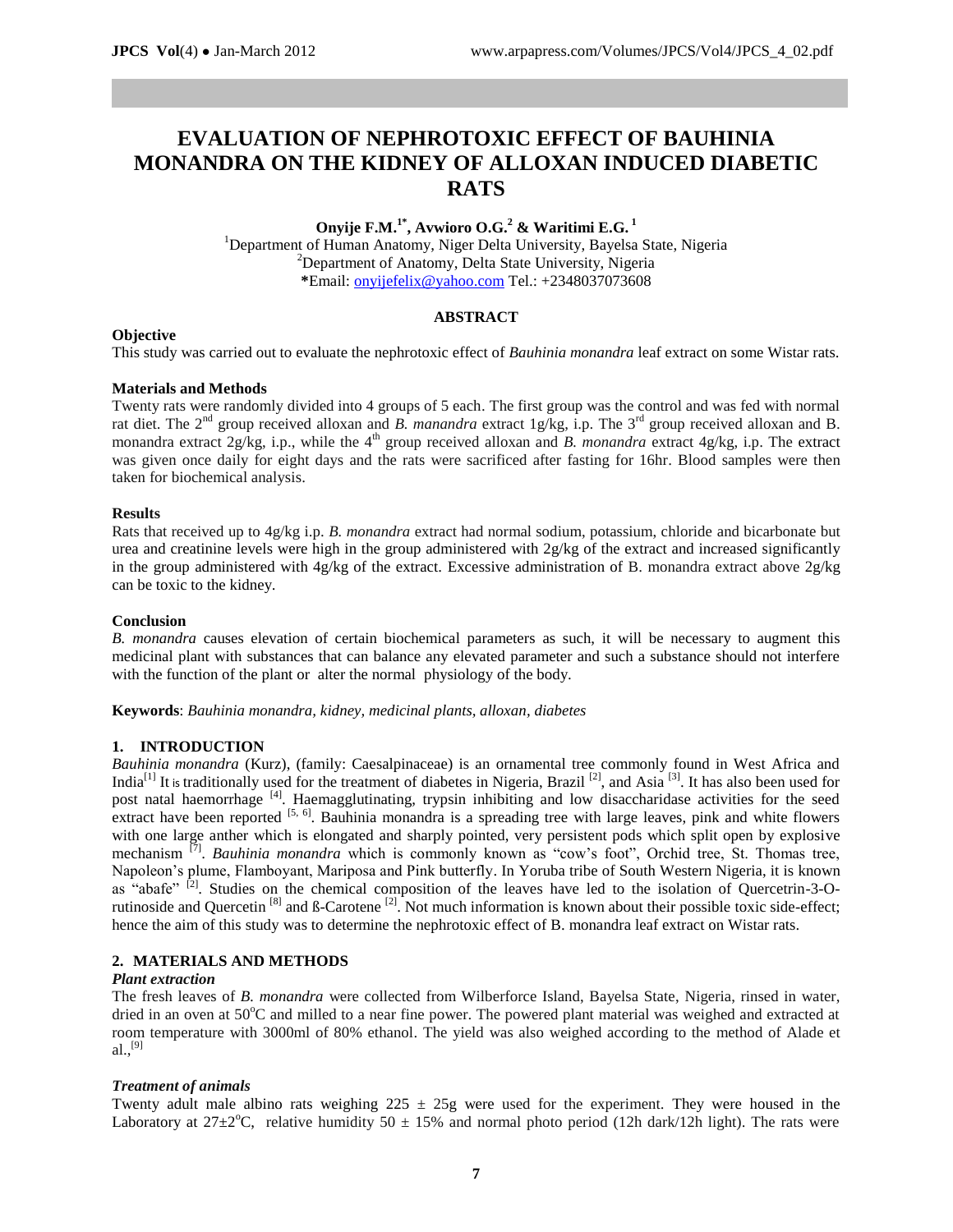grouped into 4 of 5 each and were supplied with standard pellet food with tap water. All rats received human care according to the criteria outlined in the "Guide for care and use of laboratory animals" prepared by the National Academy of Science and published by The National Institutes of Health.

#### *Induction of diabetes in rats*

After acclimatization, diabetes was induced by a single intraperitoneal injection of 150 mg/kg alloxan (Sigma, St. Louis, MO, USA) dissolved in sterile 0.9% saline. Rats were made to fast prior to alloxan administration. After 72 h, blood samples were collected from the tail vein of the animals for evaluation of glucose levels by using a glucometer. Animals with glucose levels above 196 mg/dL (11.1mmol/L) were used for this study, i.e., those presenting glucose levels below 196 mg/dL, were excluded from this study [10].

#### *Experimental design*

The rats were randomly divided into 4 groups of 5 each and tested as follows: - Group A- Control (deionized water), Group B – Diabetic + *B. monandra* extract (1g/kg, i.p), Group C – Diabetic + *B. monandra* extract (2g/kg, i.p) and Group D – Diabetic + *B. monandra* extract (4g/kg, i.p). The extract was given once a day for eight days. At the end of the treatment, all the rats were sacrificed after fasting for 16hr. Blood was taken for biochemical analysis.

#### *Biochemical analysis*

Blood was obtained from the rats through cardiac puncture and allowed to clot. Serum samples were extracted by centrifuging the clotted blood at 3000g for 10min. The serum samples were analyzed for  $Na^+$ , K<sup>+</sup>, Cl<sup>-</sup> and HCO<sub>3</sub><sup>-</sup> using automated Medical analyzer. Urea and creatinine were also analyzed using Berthelot reaction. Creatinine clearance was also determined by standard method.

#### *Statistical Analysis*

Values were represented as mean ± SD. Data were analyzed using one-way analysis of variance (ANOVA) and group means were compared using the Tukey-Kramer Multiple Comparisms Test using GraphPad Instat® software. P values < 0.05 were considered significant.

## **3. RESULTS**

The results of the biochemical parameters of the kidney of alloxan induced diabetic rats administered with B. monandra are shown in tables 1 and 2. Urea was slightly higher in all the treatment groups when compared with the control, but it was not significant (p< 0.05, 0.01 and 0.001). This also applies to sodium, chloride and bicarbonate. Potassium decreased showing significant difference ( $p < 0.05$ , 0.01 and 0.001) in the group administered with  $1g/kg$ of the extract and increased showing significant difference in the group administered with 4g/kg of the extract.

| Table 1: Analysis of renal function in rats administered with <i>Bauhinia monandra</i> |             |             |             |               |  |  |
|----------------------------------------------------------------------------------------|-------------|-------------|-------------|---------------|--|--|
| Parameters (mmol/L)                                                                    | Control     | 1g/kg       | 2 g/kg      | 4 g/kg        |  |  |
|                                                                                        |             |             |             |               |  |  |
| Urea                                                                                   | $5.7+0.2$   | $7.1 + 0.3$ | $8.9 + 1.9$ | $7.6 \pm 0.6$ |  |  |
|                                                                                        |             |             |             |               |  |  |
| Creatinine                                                                             | $108 + 5.4$ | $77+2.5***$ | $116+6.0$   | $165 + 51***$ |  |  |
|                                                                                        |             |             |             |               |  |  |

Each value represents the mean  $\pm$  standard deviation (n = 5), values are statistically different from control at p $\lt$ 0.05\*, 0.01\*\* and 0.001\*\*\* one-way analysis of variance (ANOVA) + Tukey –Kramer Multiple Comparism Test.

| Table 2: Analysis of serum electrolytes in rats administered with <i>Bauhinia monandra</i> |               |               |             |                  |  |  |
|--------------------------------------------------------------------------------------------|---------------|---------------|-------------|------------------|--|--|
| Parameters (mmol/L)                                                                        | Control       | 1g/kg         | 2 g/kg      | $4 \frac{g}{kg}$ |  |  |
|                                                                                            |               |               |             |                  |  |  |
| $Na+$                                                                                      | $123 \pm 3.6$ | $124 + 8.7$   | $130+3.8$   | $136 \pm 3.0$    |  |  |
| $K^+$                                                                                      | $7.6 \pm 0.5$ | $6.9 \pm 0.2$ | $6.8 + 1.2$ | $7.3 \pm 1.0$    |  |  |
|                                                                                            |               |               |             |                  |  |  |
| CI                                                                                         | $93 \pm 1.5$  | $94 + 3.5$    | $102+5.7*$  | $105+2.4$        |  |  |
| HCO <sub>3</sub>                                                                           | $15+2.5$      | $18+4.7$      | $20+6.3$    | $21 + 1.1$       |  |  |